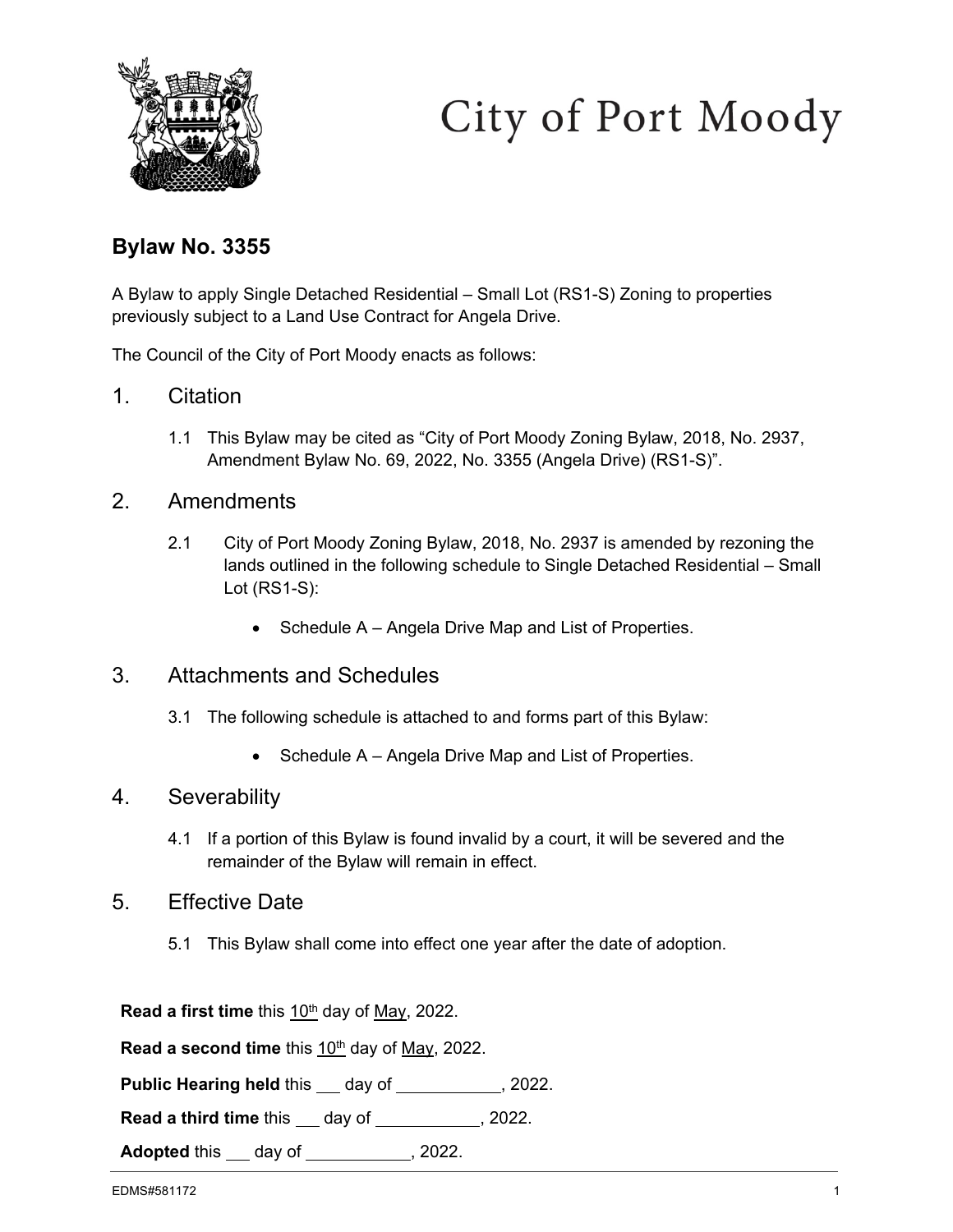R. Vagramov Mayor

D. Shermer Corporate Officer

I hereby certify that the above is a true copy of Bylaw No. 3355 of the City of Port Moody.

D. Shermer Corporate Officer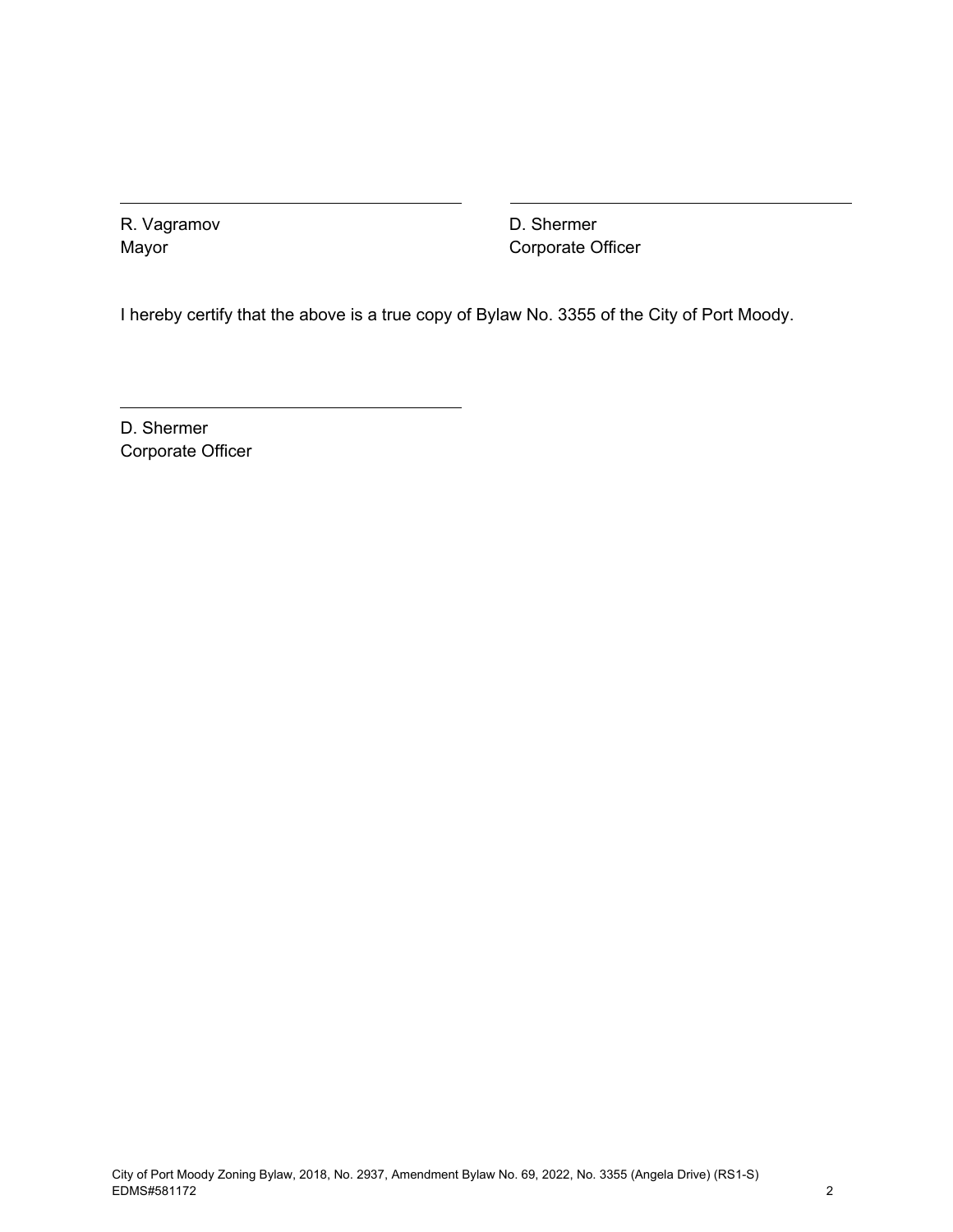

**Schedule A – Angela Drive Map and List of Properties**